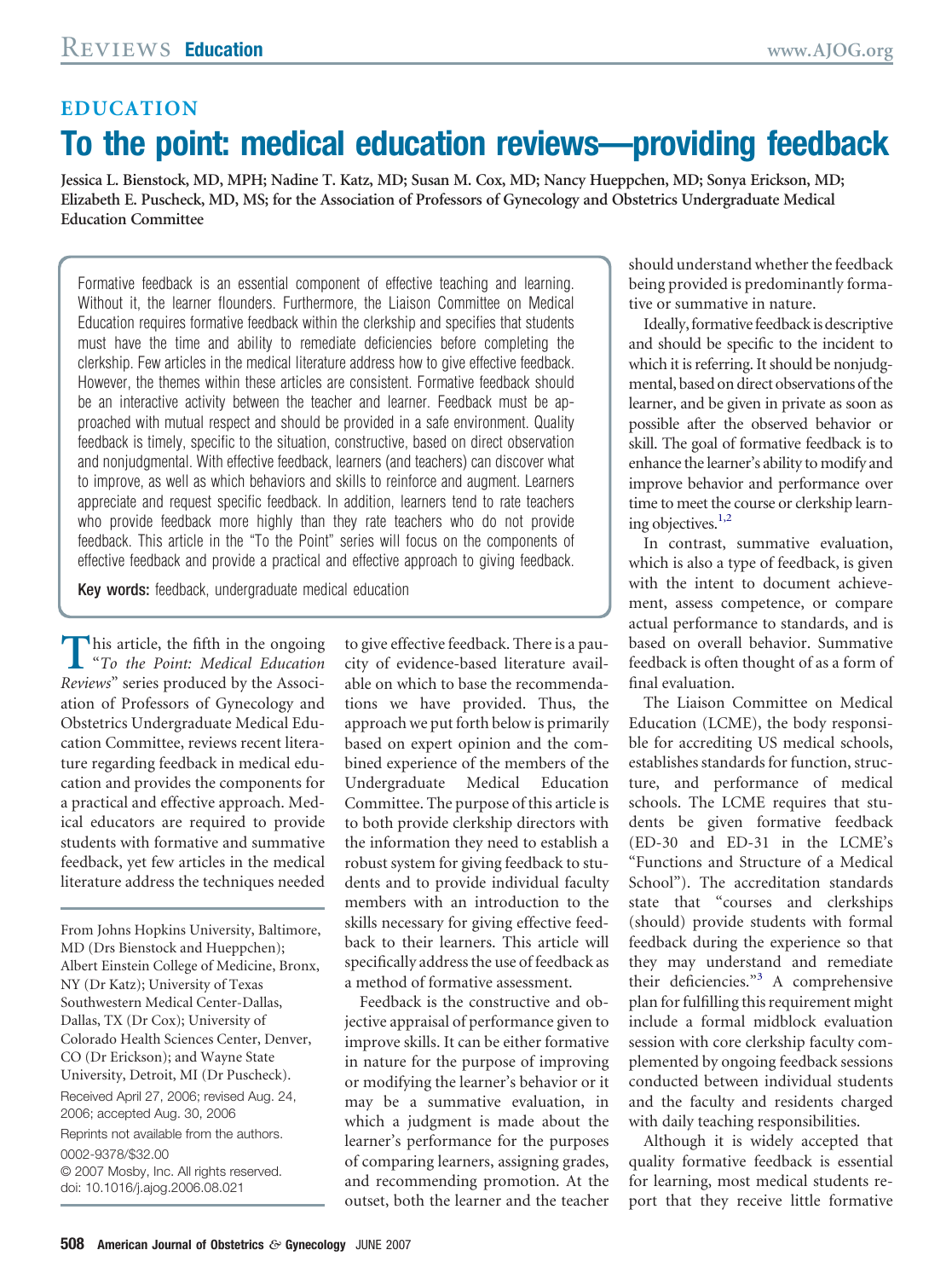feedback.<sup>4</sup> Furthermore, the feedback that they receive is often not useful because of late timing and a lack of detail.<sup>5</sup> Students greatly value effective feedback. Wolverton and Bosworth<sup>6</sup> found that learners identify the ability to give feedback as one of the most important qualities of a good preceptor, second only to clinical competence. Indeed, adult learners welcome feedback, especially when it is based on their performance and tailored to their goals.<sup>7</sup> Torre et al<sup>8</sup> demonstrated that receiving quality feedback was the strongest predictor of medical students rating the teaching they received during a clerkship to be high in quality.

The Medical School Graduation Questionnaire (GQ) is a national questionnaire administered by the Association of American Medical Colleges (AAMC), which is administered annually to US graduating medical students. The AAMC GQ includes questions related to the student's medical school experiences, student support programs, and potential problems. Unfortunately, the 2005 AAMC  $GO<sup>4</sup>$  $GO<sup>4</sup>$  $GO<sup>4</sup>$  revealed that only 57.8% of medical students reported receiving sufficient feedback on their performance during the obstetrics and gynecology clerkship. This is in sharp contrast to the 80.8% of students who reported that they received sufficient feedback during their Internal Medicine clerkship. According to the AAMC GQ, the obstetrics and gynecology faculty were the least likely to provide feedback.

Certainly, some of these criticisms of faculty may be attributable to the fact that medical educators and students often differ in their perceptions of the amount of feedback given. One study by Gil et al<sup>5</sup> found that faculty reported providing more feedback than students perceived receiving, leading to the question "do students recognize feedback as feed-back?" Ende<sup>[9](#page-5-0)</sup> further suggested that teachers might inappropriately avoid giving feedback due to "concern(s) that the student may be hurt by negative feedback; that it may damage the studentteacher relationship or the teacher's popularity, or that it will result in more harm than good." Ende<sup>[9](#page-5-0)</sup> also faults, in part, the student, commenting that he or she "may view feedback as a statement about his or her personal worth or potential. Students may ostensibly want information about their performance but only insofar as it confirms their self-concept." These concerns point out gross misunderstandings about the definition, purpose and techniques of providing effective feedback.

In the absence of feedback from supervising faculty, mistakes go uncorrected, good performance is not reinforced, and clinical competence may not be achieved. Learners may have a sense of being adrift and tend to generate their own feedback. Consequently, other more concretely defined forms of assessment, such as written examinations, assume an inflated importance and clinical skills become secondary to memory skills.<sup>9</sup>

Fortunately, formative feedback can be easily incorporated into our obstetrics and gynecology clerkships. Doing so starts with understanding the general principles that underpin the feedback process. Techniques for applying these principles are then described in subsequent sections, labeled "Setting the Stage for Providing Feedback," "The Feedback Encounter," and "Feedback on the Fly." The key points are emphasized in Tables 1 and 2. When designing a time efficient feedback system, clerkship directors need to establish who will be responsible for providing formal feedback to the students and how often that formal feedback should be provided. However, the provision of informal feedback, as described in the "Feedback on the Fly" section can, and should, be expected of all faculty members who interact with learners. By mastering these feedback skills, obstetrician/gynecologists will enhance the learning that occurs during the clerkship and ultimately improve the clinical skills of the learners.

## **GENERAL PRINCIPLES FOR GIVING FEEDBACK**

Executing a successful formative feedback session involves attention to a few key details regarding its structure, its content, and its format. Structurally, the feedback appointment should be scheduled at the mutual convenience of both the teacher and the learner, allowing

both adequate time to prepare. The meeting location should favor the student's confidentiality. Both participants should agree on the purpose of the meeting. The content of a feedback session should be limited. The feedback provided should focus on specific knowledge, attitudes, and behaviors, preferably those the evaluator has witnessed directly. Feedback should be phrased in descriptive, nonevaluative language so that the recipient understands that the purpose of the encounter is to help improve performance. The format of the session includes time for the learner to self-assess, time for the teacher's assessment, and the collaborative develop-ment of an action plan.<sup>[8](#page-5-0)</sup> The content of the session should be documented and appropriate follow-up scheduled to assure ongoing development and improvement. Attention to each of these components will help optimize the feedback experience.

## **SETTING THE STAGE FOR PROVIDING FEEDBACK— STRUCTURAL CONSIDERATIONS**

Formative feedback is provided within the broader context of the clerkship. Clerkship directors and individual faculty are therefore responsible for setting and maintaining a climate that fosters constructive professional development. Within this framework, learners should expect formative feedback sessions to occur. They should understand that such sessions are intended to promote their progress and not for establishing their grades. All parties should also understand that requests for feedback sessions can be initiated by learners as well as by faculty members.

The faculty member interested in providing feedback should be motivated by and openly communicate a sincere interest in seeing the student improve his/her clinical skills. The invitation to set a feedback appointment can be phrased simply and directly. For example, the faculty member could ask the learner, "Can we take a few moments to give you some feedback?" The teacher and learner need to agree at the outset that the purpose of this appointment is to work together to-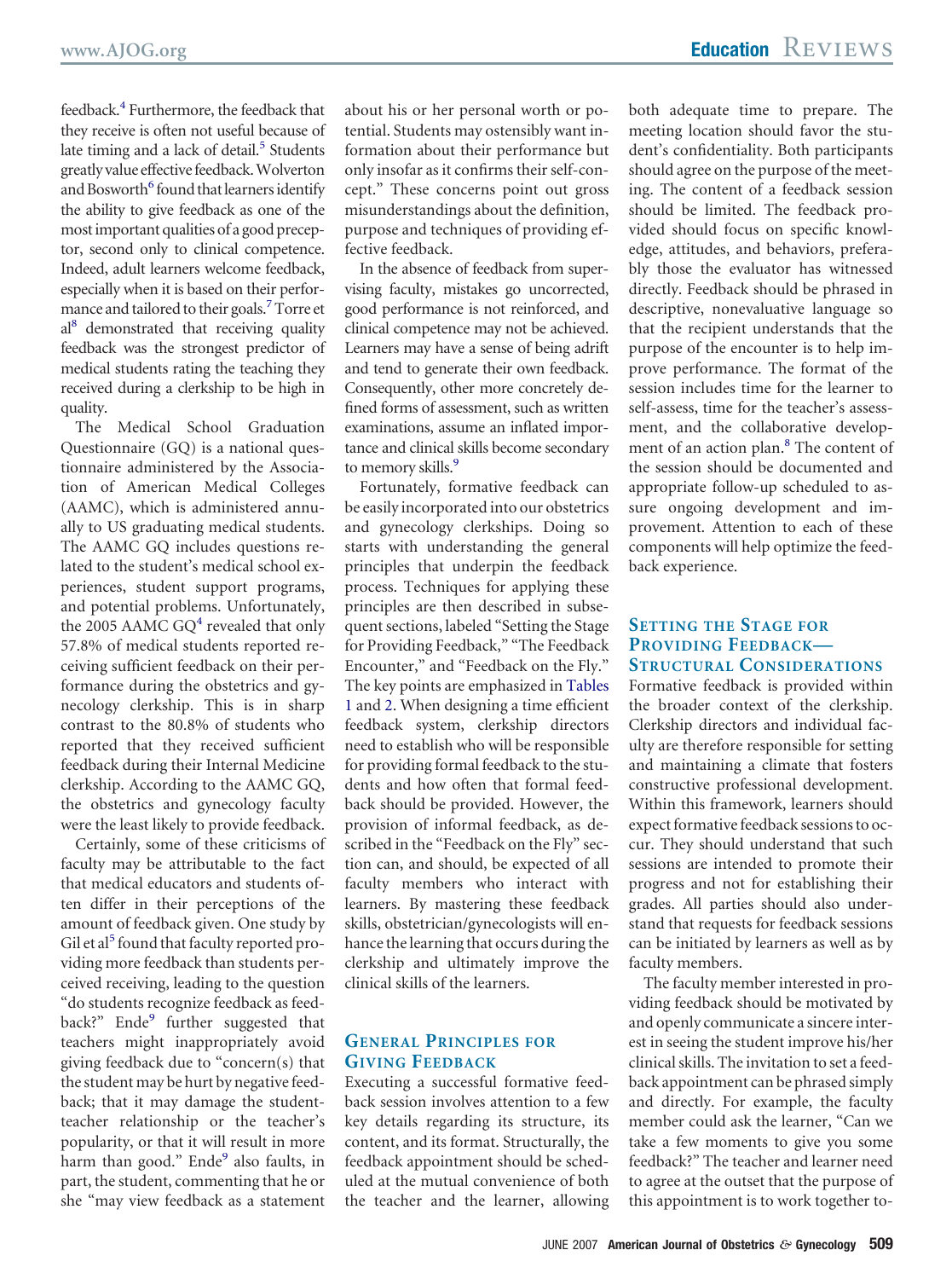# The anatomy of a feedback session

|                 | The sequence of steps                                                                                                                                                                                         | Words or phrases to use                                                                                                                 |  |
|-----------------|---------------------------------------------------------------------------------------------------------------------------------------------------------------------------------------------------------------|-----------------------------------------------------------------------------------------------------------------------------------------|--|
| The set up      | Request a session with the learner<br>(Identify it as Feedback and<br>negotiate the agenda)                                                                                                                   | "Can we take a few moments to give you some feedback?"                                                                                  |  |
|                 | Agree on a location and time (It<br>should be relaxed and comfortable<br>for the learner to express<br>themselves. Safe. Not rushed.)                                                                         | "Shall we meet in my office at 10 tomorrow morning?"                                                                                    |  |
|                 | Orient the learner with expectations of<br>feedback (The teacher and the<br>learner should effectively be allies.<br>An attitude of concern for the<br>learner's development and<br>progress. Mutual respect) | The purpose of our feedback sessions will be "to work on<br>improving your clinical skills" "This will not impact your<br>grade."       |  |
| The feedback    | Encourage the learner to self assess                                                                                                                                                                          | "How do you think the case went?" "What did you do well?"<br>"What could you improve on?" (Give sufficient time for<br>reflection)      |  |
|                 | Teacher then gives feedback: Specific,<br>first-hand observations                                                                                                                                             | "When I saw , I felt relieved, pleased, etc" Consider the<br>"sandwich technique" (Don't cover every learning point. Pick a<br>few.)    |  |
| The action plan | Student and teacher together develop<br>a plan for improvement.                                                                                                                                               | "What would you do differently next time?" "Let's talk about this."<br>(Solicit the learner's plan.) Offer your suggestions.            |  |
| Summarize       | Review identified strengths and areas<br>for improvement as well as action<br>and follow-up plans. Document the<br>encounter.                                                                                 | "So, to summarize our meeting, to achieve your goal of you<br>will and we will meet again next week to see how you are<br>progressing." |  |

ward the common goal of improving the learner's performance. Once this mutual understanding is reached, the site, time and the agenda are negotiated. Both members of the feedback dyad should be oriented to the process, and the learner must know what to expect from the feedback encounter.

Teachers must realize that receiving feedback may make the recipient feel vulnerable. Consequently, feedback sessions should occur in safe environments.

## TABLE 2

| Keys to a successful feedback encounter            |                                                                                                                                                                                                         |  |  |
|----------------------------------------------------|---------------------------------------------------------------------------------------------------------------------------------------------------------------------------------------------------------|--|--|
| Do's                                               | Don'ts                                                                                                                                                                                                  |  |  |
| Be constructive                                    | Avoid judgmental statements                                                                                                                                                                             |  |  |
| Be direct                                          | Avoid hearsay                                                                                                                                                                                           |  |  |
| Be specific                                        | Avoid generalizations                                                                                                                                                                                   |  |  |
| Be timely, as close as possible to the interaction | Avoid delaying appointments (days or weeks later)                                                                                                                                                       |  |  |
| Collect first-hand experience                      | Avoid second-hand or third-hand observations if possible                                                                                                                                                |  |  |
| Focus on modifiable behaviors                      | Do not focus on personality                                                                                                                                                                             |  |  |
| Focus on decisions and actions                     | Avoid projecting intentions on the student's actions, making assumptions, and<br>over-interpreting the situation. Do not assume the student knows the<br>consequences of continuing specific behaviors. |  |  |
| Limit the amount of feedback                       | Avoid a laundry list                                                                                                                                                                                    |  |  |
| Be an ally                                         | Do not be an adversary                                                                                                                                                                                  |  |  |
| Have the student summarize key components          | Do not assume understanding                                                                                                                                                                             |  |  |
| Set action and follow-up plans                     | Do not assume behavior-change will occur without follow-up                                                                                                                                              |  |  |
| Document the encounter                             | Do not rely on your memory                                                                                                                                                                              |  |  |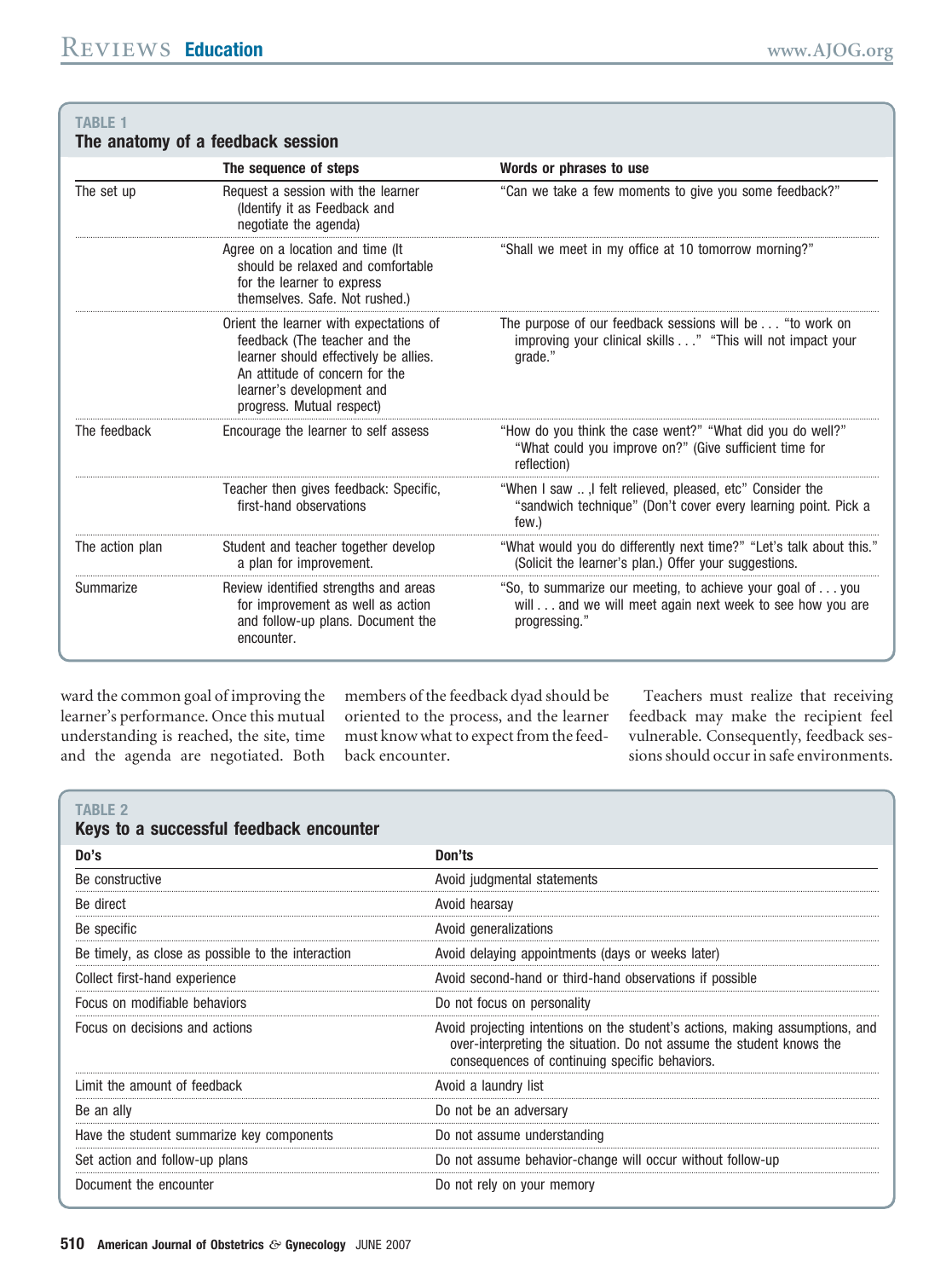Attention to seemingly mundane details such at the timing and location of the session go a long way to creating that safety. The timing should be selected with the convenience of both parties in mind. The duration of the meeting should also be sufficient so that neither party feels rushed.

The location of a formative feedback session should be sufficiently private so that the learner feels relaxed and comfortable enough to express him or herself openly and honestly, and without embarrassment. The evaluator should also pay attention to the configuration of furniture in the room just before the meeting. Chairs and tables should be placed to convey the message that the teacher and learner are working together, as allies, to solve problems. More specifically, chairs should be positioned so that the teacher and learner are next to each other or on the same side of the table. Mindful attention to such details will help the faculty member establish a climate of mutual trust, respect, and understanding between himself or herself and the learner. Taken collectively, these nonverbal cues indicate that this session is important to you as a faculty member and that you are making a sincere effort toward helping the learner improve his/her skills.

## **SETTING THE STAGE FOR PROVIDING FEEDBACK— CONTENT CONSIDERATIONS**

Of course, these structural considerations simply frame the actual feedback encounter. In addition to optimizing this environment, the faculty member and the student should also take the time to independently prepare their respective content. The learner should be asked to prepare for a feedback session by assessing his/her own learning goals for the rotation both within the context of and beyond the rotation's explicit learning objectives. The learner should reflect on how he/she is progressing toward these learning goals and may identify areas requiring some assistance. The environment of trust created by the teacher will help the learner feel free to articulate his or her needs and describe perceived challenges involved in attaining his or her goals.

As feedback is intended to be interactive, the faculty member should also let the learner know that he or she will also want to receive feedback during the upcoming session. Creating this expectation serves multiple purposes. This gesture helps foster a climate of mutual trust and respect between the learner and the teacher. Presenting the session as a 2-way conversation also models positive professional behavior by conveying that everyone can use feedback. Finally, the request to receive feedback provides the student with an actual example of how they might spontaneously request feed-back for themselves in the future.<sup>[1](#page-4-0)</sup>

The teacher also needs to prepare for the session. He or she should make a concerted effort to observe the student's performance and behavior firsthand. This allows the teacher to give specific examples of what went well and what could be done better. Before the meeting, the teacher should review his or her notes and select only a few items to concentrate on during a given feedback session.

# **THE FEEDBACK ENCOUNTER— THE BASIC FORMAT**

The overarching purpose of a formative feedback session is to help the learner improve his/her clinical performance on the rotation and to assist in his/her professional growth. At the beginning of the meeting, this purpose should be explicitly reviewed and the general structure of the ensuing feedback session outlined. This structure includes the following 4 components: (1) the student's self-assessment, (2) the teacher's assessment, (3) the action plan, and (4) the summary. Each of these is described below in greater detail. Opportunities for the student to provide feedback to the faculty member can be interspersed throughout the session.<sup>[1](#page-4-0)</sup>

**Student's self-assessment:** Next, the learner is encouraged to self assess. Learners are less likely to be defensive if they critique themselves first. The learner should be encouraged to state his/her goals and to participate in selfassessment regarding how he/she is progressing toward these goals and where he/she may need some assistance. Selfassessment gives the teacher insight into weaknesses the learner is aware of as well as those the learner has not yet recognized. The faculty member needs to be focused and listen without distractions or interruptions.

Simple questions such as, "What are your goals for this rotation?" and "What are you working on in your development in this clerkship/rotation now?" are adequate for opening the discussion. Once the learner has stated his or her goals, the teacher can direct the feedback encounter so that it can be most useful for the learner. Follow-up questions might include, "What do you think you did well that related to your goal?"[9](#page-5-0)

**Teacher's assessment:** The student's self-assessment is followed by the teacher's observations and assessment. The teacher's assessment should include relevant and constructive comments intended to reinforce desirable behaviors, emphasize strengths, and correct errors. It is important for teachers giving feedback to remember the positive behaviors which the learner has displayed. Providing feedback that reinforces desirable behaviors and emphasizes strengths ensures that those behaviors will continue. When discussing behaviors to be improved on or problems that are identified, it is important to not only identify the behavior, but also to stress correct performance. Giving negative feedback can be challenging. Some educators prefer to mitigate the effect that negative feedback can have on a learner's self-image by being especially cognizant of the need to provide positive feedback as well. This is often referred to as the "feedback sandwich." When using the sandwich technique, the teacher begins by offering positive feedback, then refocuses the meeting to addresses problematic behaviors and how the learner can address these issues, and finally closes with a summary and positive statement from the teacher including plans for future actions on the part of the learner.

Specific examples should be cited whenever possible. The information relayed may include the learner's words, the learner's body language or specific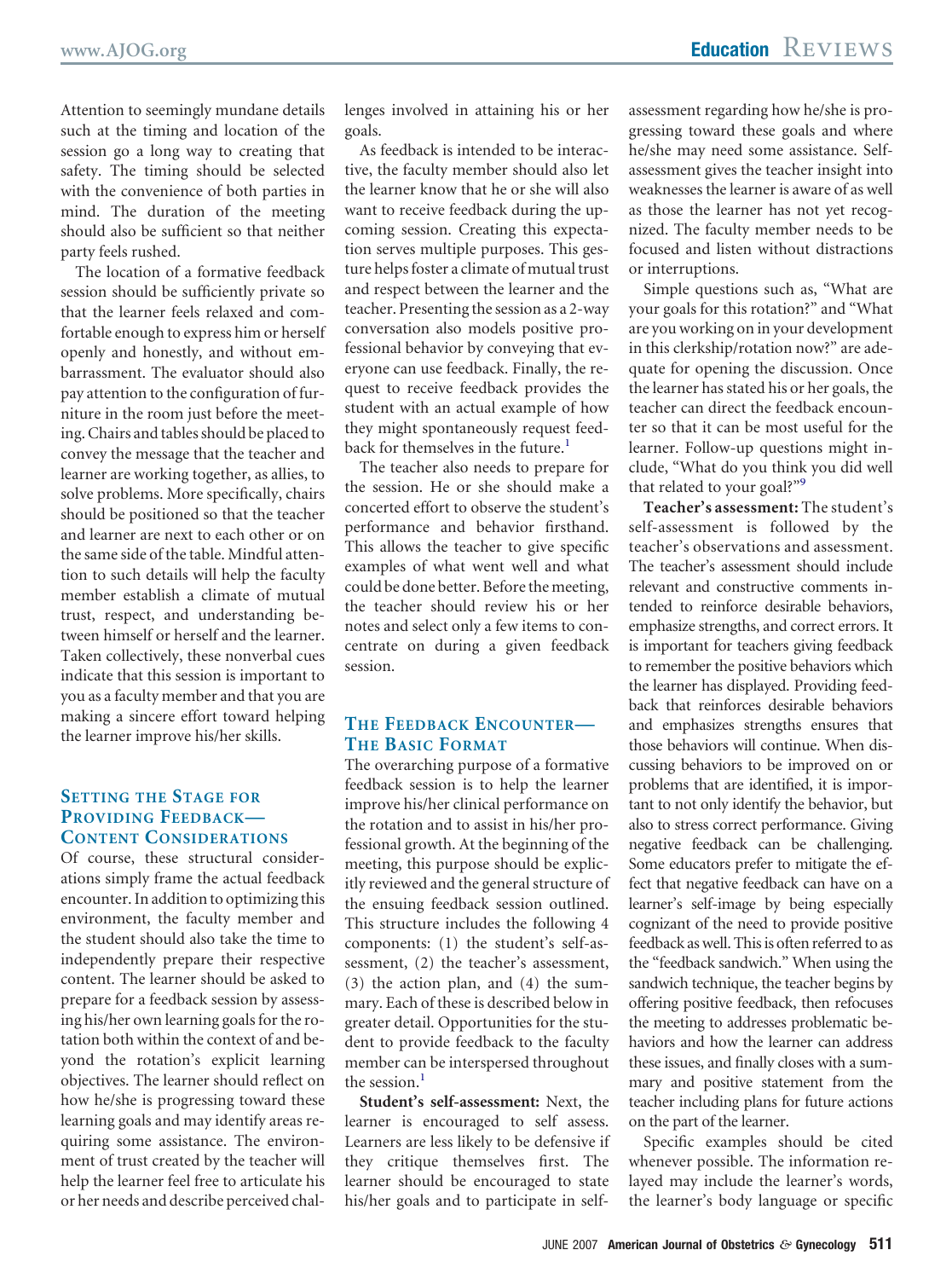<span id="page-4-0"></span>actions, and decisions made by the learner. Learners should feel free to ask for specific examples of what they did well or could improve if they need further clarification. Descriptive language and specificity allow learners to make real changes in behavior and thus improve their performance.

The language used when giving feedback may include a sentence such as "When you did/said. . . I was (pleased, relieved, concerned. . .), because. . .."[8](#page-5-0) General statements or value judgments such as "you did a good job" are less useful and should be avoided.<sup>2</sup>

**Action plan:** The next step in the feedback encounter involves problem solving, at which point the teacher and learner work together to develop specific strategies for improvement. Initially, the learner should be encouraged to think of what resources he/she could potentially use to fill knowledge gaps, improve skills or change behaviors. The teacher can facilitate this step by asking questions such as, "What could you do differently to achieve your goals?" or "What could be done differently (in a given clinical situation) to improve your performance?" This is also a logical time for the teacher to solicit feedback on the specific changes he or she could make to facilitate the student's learning. The faculty member needs to clarify which changes are under his or her control and which are not. Systems issues such as the time the operating room starts or the templates used to schedule clinic appointments are examples of the latter. The teacher may also suggest ways to improve the learner's performance. The resulting list of changes constitutes the student's action plan. A method for assessing progress, including follow-up appointments between the student and the teacher, is an integral part of that plan.

**Session summary:** The final component of the feedback encounter is a summary of the session. Optimally, the learner provides a brief statement of what he/she did well, what they will improve, how changes will be made, the timeline for making those changes, and how their progress will be assessed. Having the learner restate the main points of the meeting allows the teacher to en-

sure that the feedback was received and understood. This summary should include specific plans for future meetings between the faculty member and the student.<sup>[8](#page-5-0)</sup> The content of this session should be documented to prevent misunderstandings.

# **FEEDBACK "ON THE FLY"**

Although timing and preparation are important for quality feedback, immediacy can also be highly useful. Ideally, feedback specific to a particular event or encounter should be given as close to the encounter as possible. Learners need to know that such sessions are meant to be supportive, with the goal of improving performance. Formative feedback should therefore be a regular and identifiable part of the clinical experience.

The learner should actively solicit feedback. Asking a faculty member for feedback specifically related to the learner's own goals is a powerful tool for growth. Regardless of who initiates a session, the student is expected to be an active participant in the problem solving that ensues. As with more formal, prearranged sessions, the learner should be encouraged to reflect on a given clinical encounter: what went well, what could be better, and how to improve.

One of the most problematic aspects of this ongoing feedback process is the fact that students may not recognize the information they receive as feedback. Indeed, in some teaching settings, educators carry small laminated cards in their pockets with the various components of feedback on one side and "This is feedback" printed in large letters on the other side. The teacher then briefly meets with the learner shortly after the clinical encounter, holds up the card that says "This is feedback," and begins the feedback meeting. This allows the learner to identify the meeting specifically as feedback and to view it as a formative experience (Barker, LR personal communication. Aug. 14, 2006). These cards serve to both help guide the teacher and allow the learner to recognize the formative feedback that is given in the clinical setting.

#### **CONCLUSION**

Feedback is an essential component of medical education. Unfortunately, few faculty members have received formal training in how to either give or receive feedback. Effective feedback reinforces good practice and has a motivating effect on the learner. Corrective feedback encourages learners to modify their behavior to achieve a more desirable result.<sup>10</sup> Quality feedback depends on clear expectations for the learner, effective communication, and documentation of the encounter. By understanding the purpose and structure involved in a feedback encounter, this important part of the educational process can become more effective, efficient, and comfortable for all involved.<sup>11</sup>

#### **ACKNOWLEDGMENT**

Members of the Association of Professors of Gynecology and Obstetric Undergraduate Medical Education Committee (2004-06): Jessica Bienstock, MD, MPH, Johns Hopkins University, Baltimore, MD; Susan M. Cox, MD, University of Texas Southwestern Medical Center-Dallas, Dallas, TX; Sonya Erickson, MD, University of Colorado Health Sciences Center, Denver, CO; Eve Espey, MD, MPH, University of New Mexico, Albuquerque, NM; Alice Goepfert, MD, University of Alabama at Birmingham, Birmingham, AL; Maya Hammoud, MD, University of Michigan, Ann Arbor, MI; Nadine Katz, MD, Albert Einstein College of Medicine, Bronx, NY; Paul Krueger, DO, University of Medicine and Dentistry of New Jersey, Stratford, NJ; James Neutens, PhD, University of Tennessee-Knoxville, Knoxville, TN; Edward Peskin, MD, University of Massachusetts, Worcester, MA; Elizabeth Puscheck, MD, MS, Wayne State University, Detroit, MI.

#### **REFERENCES**

**1.** Richardson BK. Feedback [review]. Acad Emerg Med 2004;11:e1-5.

**2.** Wood BP. Feedback: a key feature of medical training. Radiology 2000;215:17-9.

**3.** Liaison Committee on Medical Education (LCME). Available at: [http://www.lcme.org/](http://www.lcme.org/functions2006june.pdf) [functions2006june.pdf.](http://www.lcme.org/functions2006june.pdf) Accessed on Aug. 21, 2006

**4.** AAMC Medical School Graduation Questionnaire. Available at: [http://www.aamc.org/data/](http://www.aamc.org/data/gq/allschoolsreport/2005.pdf) [gq/allschoolsreport/2005.pdf.](http://www.aamc.org/data/gq/allschoolsreport/2005.pdf) Accessed on Dec. 15, 2005.

**5.** Gil DH, Heins M, Jones PB. Perceptions of medical school faculty members and students on clinical clerkship feedback. J Med Educ 1984;59(pt 1):856-64.